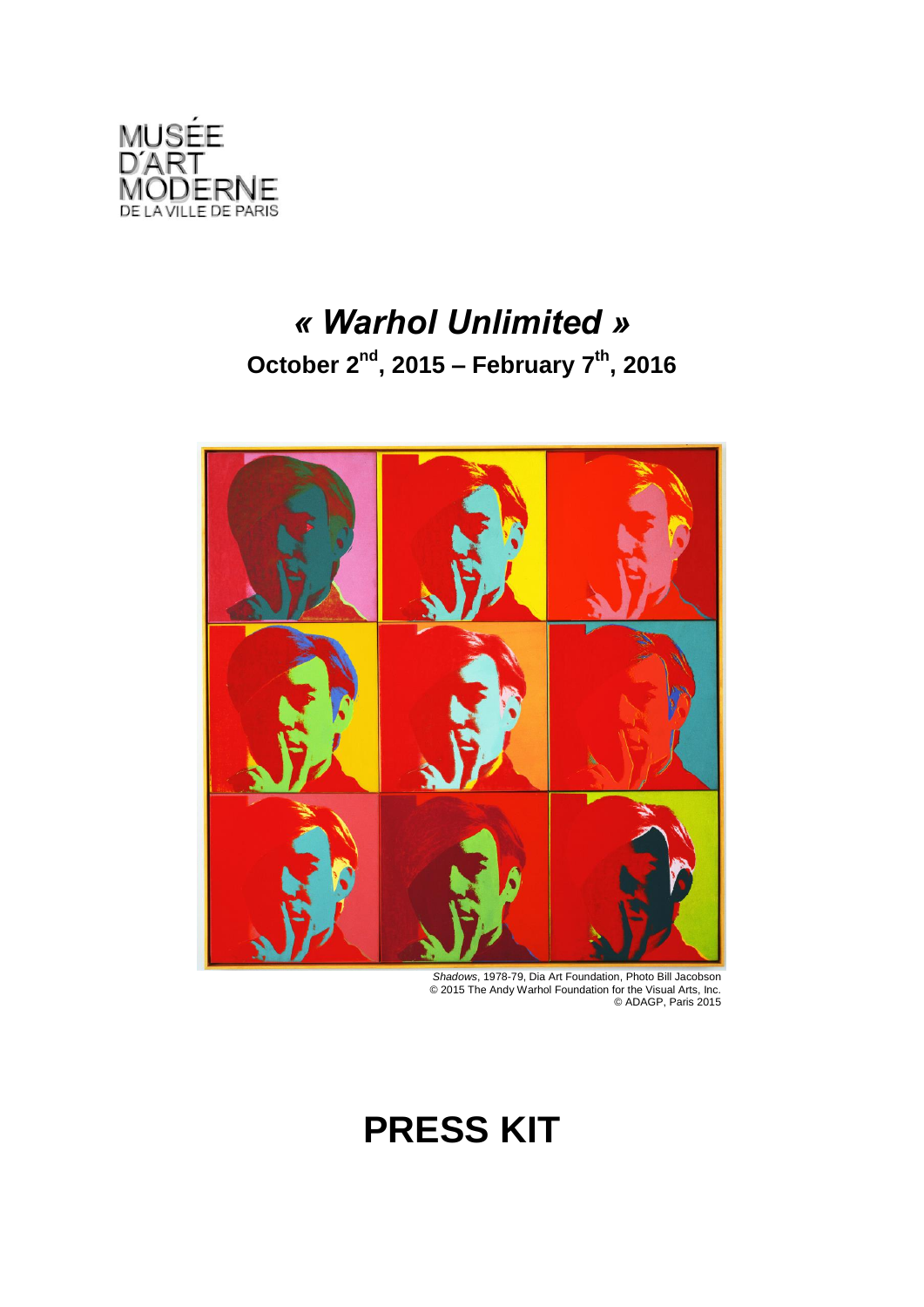# **SUMMARY**

| Press release                           | page 3 |
|-----------------------------------------|--------|
| <b>Exhibition layout</b>                | page 4 |
| Sponsors and partners of the exhibition | page 8 |
| <b>Practical information</b>            | page 9 |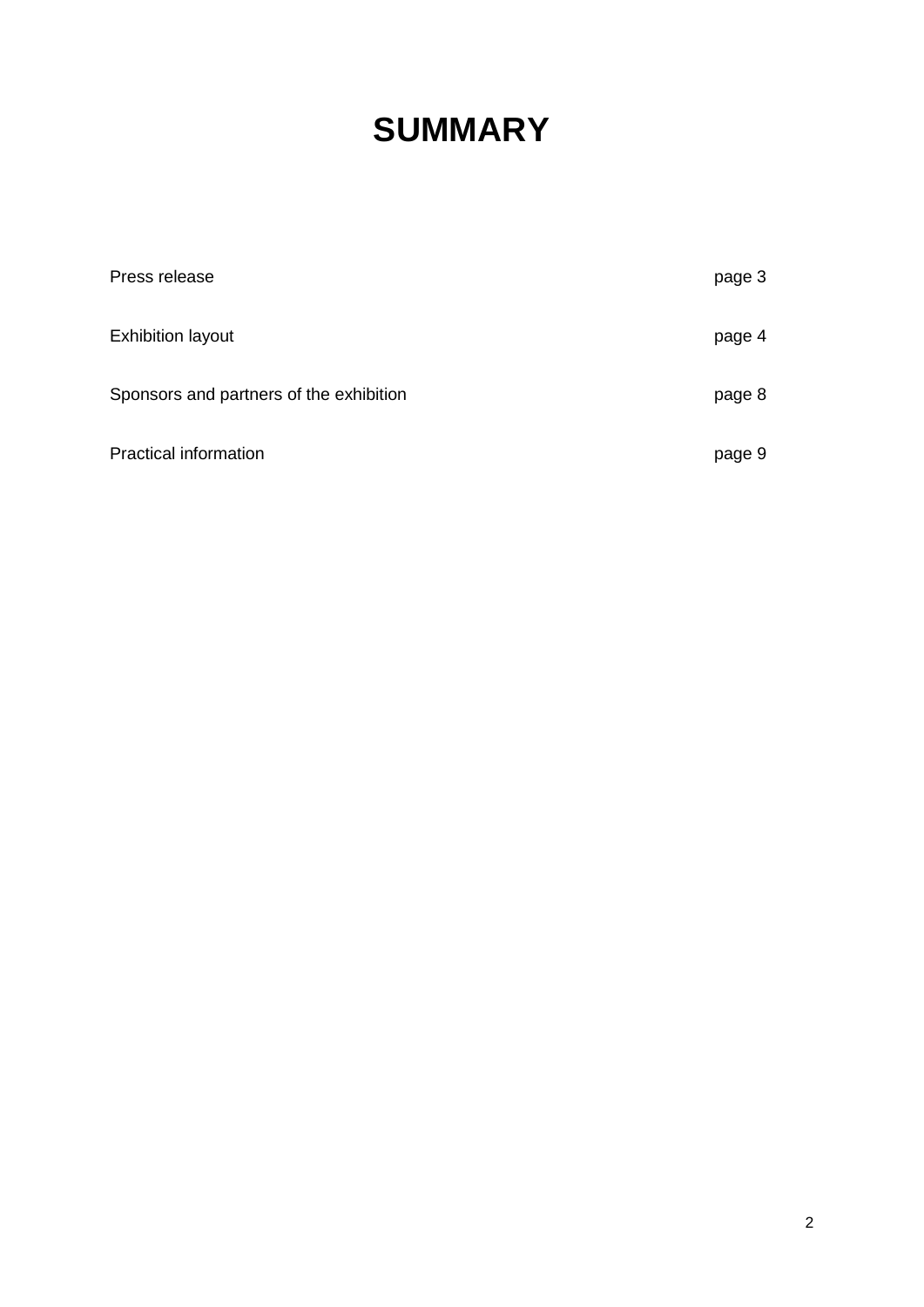### *Warhol Unlimited*

October  $2^{nd}$ , 2015 – February  $7^{th}$ , 2016

**Press preview:** Thursday, October 1<sup>st</sup> 11am – 2pm **Opening:** Thursday, October 1<sup>st</sup> 4:30 - 9pm

**As a setting for the first European showing of** *Shadows* **(1978-79) in their entirety, the Musée d'Art moderne de la Ville de Paris is devoting a remarkable exhibition to Andy Warhol (1928-1987). Comprising over 200 works,** *Unlimited* **highlights the serial side of the Warhol oeuvre – a crucial aspect of his work – and his ability to rethink the way art should be exhibited.**

Housed at the Dia Art Foundation, *Shadows* is a striking group of 102 silkscreened canvases of 17 different colours whose length totals more than 130 metres. These works are a commanding reminder of Warhol's flouting of art's conventions, from the conception of works through to their presentation. Asked if these pictures were art, Warhol said: "You see, the opening party had disco. I guess that makes them disco décor." His art represents a challenge which the Musée d'Art moderne de la Ville de Paris extends to include series like the *Electric Chairs* (1964–1971), the *Jackies*  (1964), the *Flowers* (1964–1965) and the *Maos* (1972–1973).

The often controversial way Warhol staged his own work is a core part of the concerns driving this exhibition. Here we find a constant engagement with space and time as means of reshaping our modes of perception. *Unlimited* invites viewers to let themselves be submerged by the sheer quantity of works ranging from the *Brillo Boxes* (1964) to the *Self-portraits* (1966–1967, 1981), from the *Screen Tests* (1964–1966) to the *Cows* wallpaper (1966) and from the *Flowers* groups to the *Mao* friezes, not to mention experimental film (the famous eight-hour *Empire* of 1964), the *Silver Clouds* (1966) and the spectacular environments created for concerts by the Velvet Underground (*Exploding Plastic Inevitable*, 1966).

As lauded as he was criticised, Warhol – despite the virtually permanent media overkill he was subjected to – never lost his ability to destabilise the viewer. And notwithstanding his superficial "King of Pop Art" image, he endlessly reinvented the interrelation between spectator and work. Constantly breaching the codes he was saddled with, he compelled recognition as a master of excess: in all the many forms he explored, his relationship to the artwork always tended towards the breaching of boundaries.

With the support of:



**BAIN & COMPANY 4** 



TERRA



**With the participation of Groupe Bel**



*Shadows*, 1978-79, Dia Art Foundation, Photo Bill Jacobson © 2015 The Andy Warhol Foundation for the Visual Arts, Inc. © ADAGP, Paris 2015

**Museum Director** Fabrice Hergott

**Exhibition curators** Sébastien Gokalp Hervé Vanel

#### **Visitor information**

Musée d'Art moderne de la Ville de Paris 11 Avenue du Président Wilson 75116 Paris Tel: +33 (0)1 53 67 40 00 www.mam.paris.fr

Open Tuesday–Sunday  $10$ am – 6pm Late closing: Thursday 10pm

**Admission Full rate** €12 **Concessions** €9

**Catalogue** published by Paris Musées

**Cultural activities** Information and bookings Tel: +33 (0)1 53 67 40 80

**Press Officer**

Maud Ohana maud.ohana@paris.fr Tel: +33 (0)1 53 67 40 51

Follow MAM on





#expoWarhol

 $m$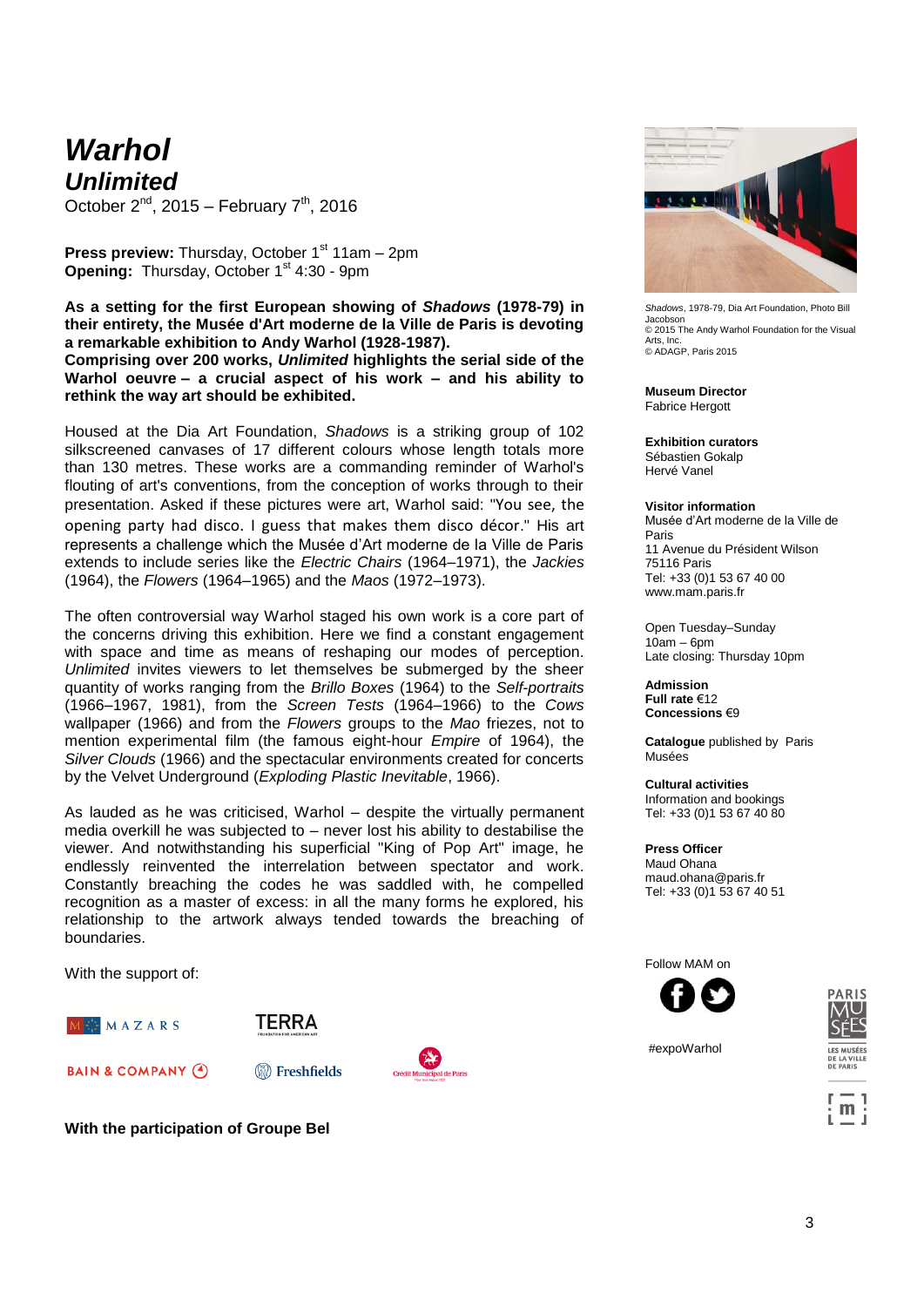### **Exhibition layout**

"You go to a museum, and they say this is art and the little squares are hanging on the wall. But everything is art, and nothing is art." [Andy Warhol, Newsweek, 7 December 1964]

Shadows, a single painting in 102 parts, defies all the rules. Its serial treatment of an abstract pattern generates a pulse, not unlike a series of film frames. Our perception of space must therefore embrace a temporal dimension, as Shadows has to be addressed simultaneously in space and time, without beginning or end. The whole prevails over the individual parts to create a sense of place and an atmosphere of its own. Accompanied here by a selection of earlier works, this radical gesture calls on us to rethink Warhol's art: whether painting, sculpture or film, his art disrupts all normative categories. By the mid-1960s, Warhol expressed his desire to give up painting in order to move his art beyond all constraints and limitations. When he returned to it in the 1970s, it was to pursue a thorough subversion of the codes and conventions of the medium. To this end, he never ceased to use the exhibition itself as a means of expression, experimenting throughout his career by relentlessly subverting the standards and practices of art display. Saturating space, mixing genres, disrupting hierarchies, walking the line between too much and not enough—these were all ways of challenging museums and visitors to go beyond seeing his art as mere "little squares."

### **Cult object**

"If you want to know all about Andy Warhol, just look at the surface: of my paintings and films and me, and there I am. There's nothing behind it."

[Interview with Gretchen Berg, The East Village Other, 1<sup>st</sup> November 1966]

When Warhol first showed 32 paintings of Campbell's Soup cans in 1962, many critics felt offended. Had he at least taken the trouble to idealize such everyday banality, paintings of such a vulgar consumer product might have been acceptable. To the contrary, their cold and dispassionate manner indicated an intolerable absence of emotion. In 1969 the portfolio of 10 Campbell's Soup II signaled a nostalgia-free return to what had already become a cult image, with Warhol simply updating the flavors and carefully echoing the evolution of the cans' design. By 1966, Warhol had become a brand in his own right. Turning out self-portraits at the rate of soup cans, Warhol questions the singularity of the subject. His own image becomes a pretext for colored variations whose superficial quality undercuts the desire to extract psychological meaning. "Some company recently was interested in buying my aura," reported Warhol in 1975. "I never figured out what they wanted. But they were willing to pay a lot for it." Society, it seems, may deem art invaluable; yet even the ineffable has a price.

### **Shooting Stars**

"I did this because people usually just go to the movies to see only the star, to eat him up, so here at last is a chance to look only at the star for as long as you like, no matter what he does and to eat him up all you want to. It was also easier to make."

[Interview with Gretchen Berg, The East Village Other, 1<sup>st</sup> November 1966]

Between 1962 and 1968 the Factory—as Warhol's studio was known—remained an open house: a haven for people ranging from underground dropouts to members of the art world glitterati, from penniless geniuses to wealthy idlers. Everybody was a star in this alternative society and, over a few years, most characters passed Warhol's Screen Test. The artist was utterly fascinated by filmmaking—its mechanics, its technique, its magic—and the principle of these "film portraits" is rather simple: models posed for the camera and were "shot" for the time span of a standard 16mm reel. Shot at 24 frames per second, the films were screened at 16, which imperceptibly stretched their duration. Steering clear of traditional editing and avoiding the artifice of commercial filmmaking, Warhol preserved the perforated, overexposed leader strips and welcomed accidents like blurs, scratches and dust. For him the very texture of the movie image was as much imbued with sensuality as the faces captured and devoured by the eye of the camera. Digital transfer, now standard practice for the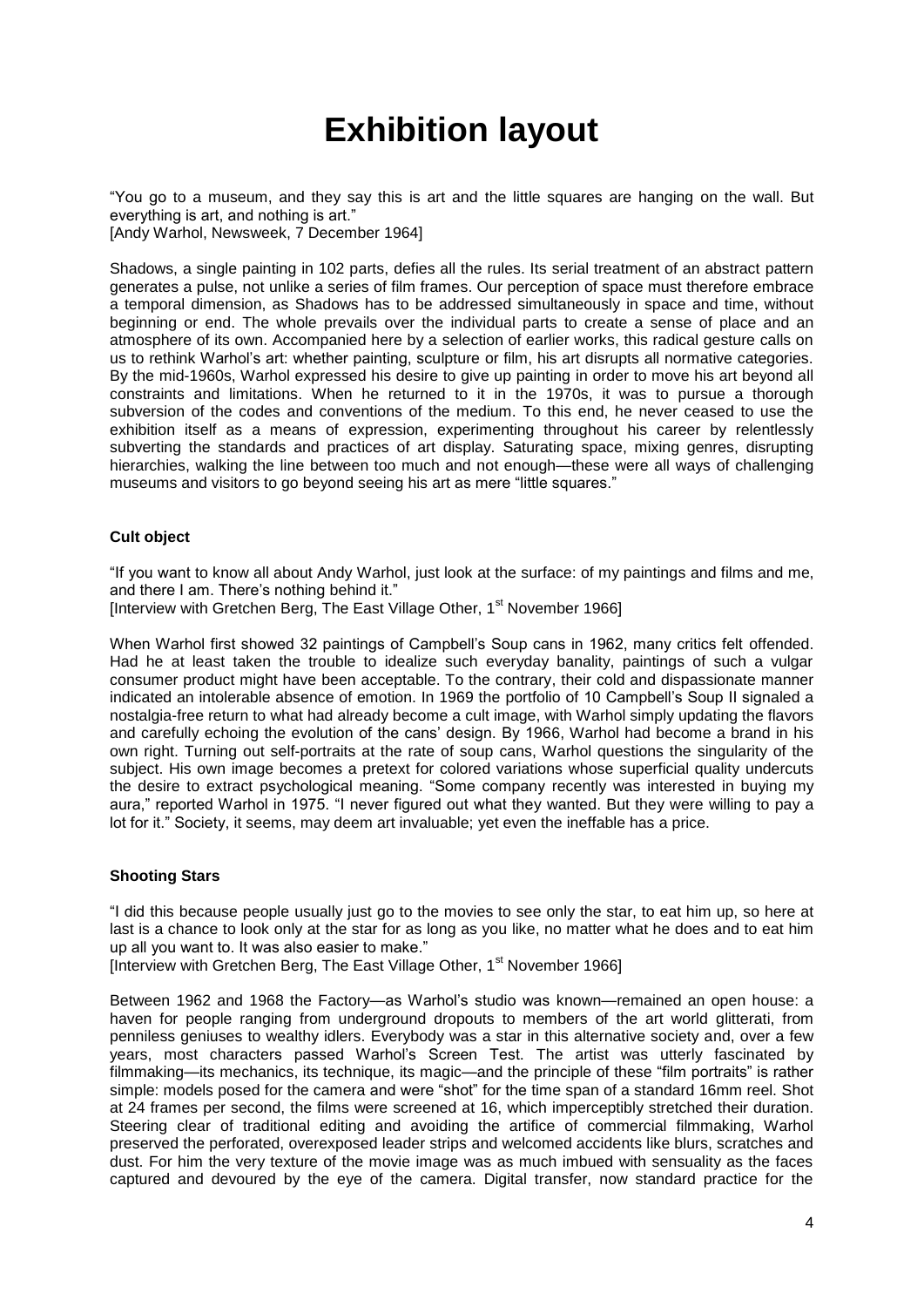preservation of film, cuts the viewer off from this vital physical dimension. As a result, the video projections here should be seen as reproductions.

#### **Short-circuit**

— O'BRIEN: Do you believe in capital punishment? — WARHOL: For art's sake, of course. [Interview with Glenn O'Brien, High Times,  $24<sup>th</sup>$  august 1977]

Encapsulating the "subject matter" of Warhol's painting is a tricky business: does it lie in the image he has selected or in the way he deals with it? When he began his Death and Disaster series in the early 1960s—including the motif of the electric chair—Warhol opted for an advertising strategy. Talking to a journalist in 1966 about Electric Chairs, he explained: "They come in all these different colors. Blue, green, red—everything. It's like merchandising, we just do as many as we can." For his retrospective at the Whitney Museum of American Art in 1971, he covered all the rooms with his flashy cow wallpaper, so that Electric Chairs had to be confronted on exactly the same level as other series like Flowers or Self-portraits. Such nonchalance may be regarded as insensitive. Still, Warhol can hardly be accused of being tactless when the number of "death warrants" signed by various American state governors is sometimes used for political one-upmanship. Beyond the social, moral or ethical questions, the death penalty then becomes a sales pitch. A fine art, as Warhol suggests.

#### **The personality of the artist**

"I don't think art should be only for the select few, I think it should be for the mass of American people and they usually accept art anyway."

[Interview with Gretchen Berg, The East Village Other, 1<sup>st</sup> November 1966]

Advertised under the title The Personality of the Artist, Warhol's second solo show opened at the Stable Gallery in New York in April 1964. In lieu of personality, however, visitors were confronted with three to four hundred wooden replicas of Brillo, Mott's Apple Juice, Del Monte Peaches, Kellogg's Corn Flakes and Campbell's Tomato Juice boxes, stacked or laid out in grids on the floor. Warhol had seemingly turned the gallery into a warehouse. As artist Robert Indiana later recalled, "You could barely get in, and it was like going through a maze. The rows of boxes were just wide enough to squeeze your way through." This installation was as ephemeral as it was arresting: sold individually or in small batches, these boxes were soon fetishized. The loss of the original exhibition context allows for the return of traditional values of uniqueness and rarity. Reproducing the scale of his 1964 exhibition would prove difficult, and for his 1970 retrospective Warhol had to authorize copies of what were already facsimiles. By then, though, the Moderna Museet in Stockholm had come up with its own solution: in 1968 they went direct to Brillo and ordered 500 "real" cardboard boxes for their exhibit.

#### **American Way of Death**

"The United States has a habit of making heroes out of anything and anybody, which is so great. You could do anything here. Or do nothing." [Interview with Gretchen Berg, The East Village Other, 1<sup>st</sup> November 1966]

In the early 1960s Jackie Kennedy set the standard for a successful political accessory: the mediafriendly figure of the "first lady." The proliferation of press photos that came in the wake of JFK's assassination on 22 November 1963 mustered the core features of Warhol's art of the period: glamor, death, and repetition. Cropping various photos to home in on Jackie's radiant or devastated face set against golden, blue or white backdrops, the series exploited the unpredictability of the silkscreen process: uneven inking and varying saturation of the blacks gave rise to striking, incidental surface effects. Defying expectations about such high-profile subject matter, Warhol worked only perfunctorily on the series during 1964, and it was never exhibited in its own right during his lifetime. Meanwhile he stepped up his film output—Blow Job, Empire, Couch, etc.—and set about working on his Flowers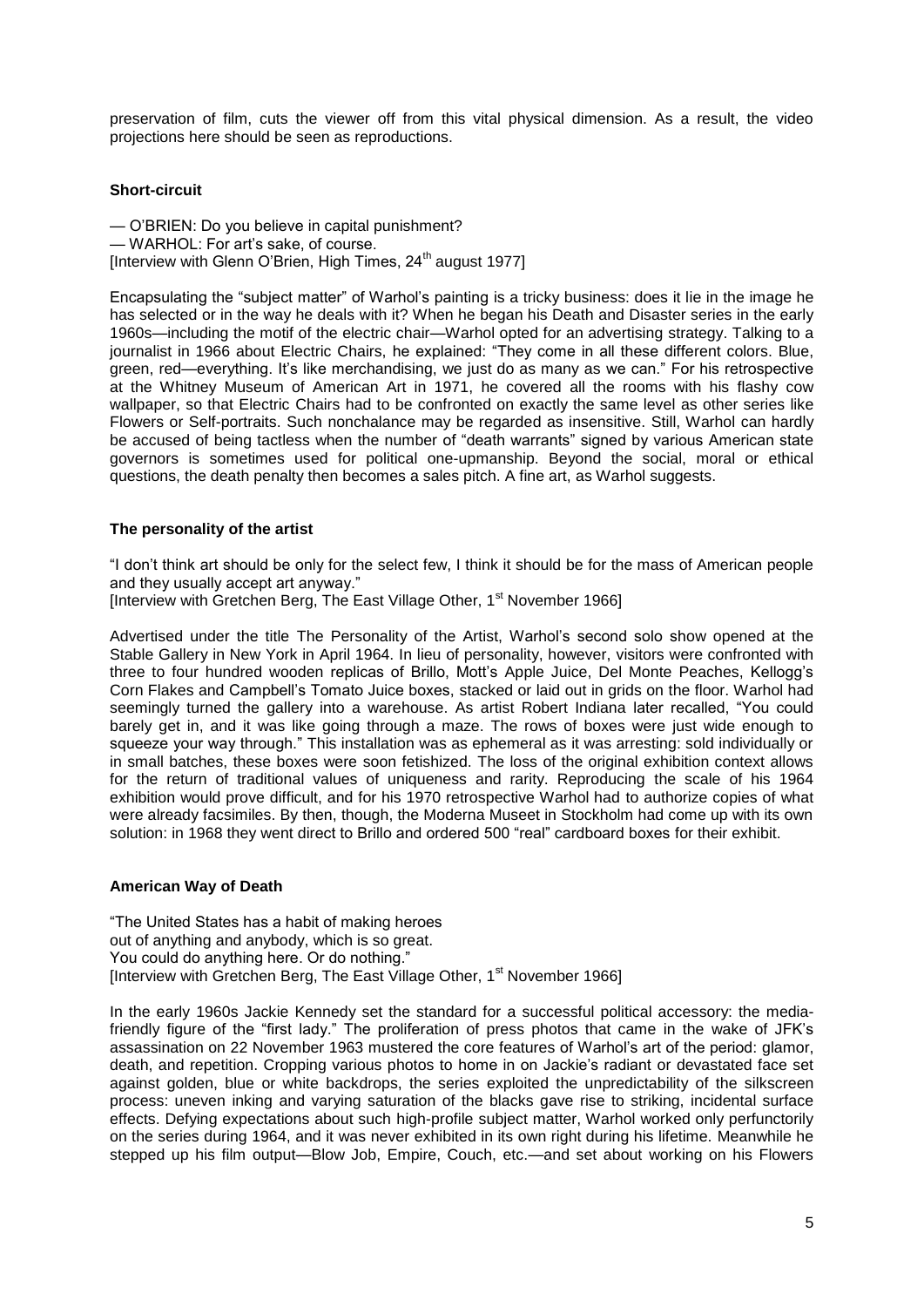series, which was shown in the fall. During that exhibition 42 Jackies were hung in the Leo Castelli gallery's back room.

#### **Melting pot**

"Now it's going to be flowers—they're the fashion this year. They look like a cheap awning. They're terrific!"

[Andy Warhol, Newsweek, 7 December 1964]

First exhibited in 1964-1965, Flowers were instantly compared to a form of wallpaper—some collectors even considered covering their walls with them. Warhol himself, stressing the series' fragmentary, open-ended nature, described them as "one big painting that was cut up into small pieces." The proliferation of paintings, their different sizes, and their decorative quality also gave him the chance to experiment with the way they were hung. He arranged them in more or less compact grids that saturated the exhibition space—rotating the paintings arbitrarily or placing big pictures close to the floor and "miniflower" friezes higher up. This series of Flowers also marked an end for Warhol. He exhibited them in Paris in 1965 where he announced his retirement as an artist and his intention to devote himself fully to filmmaking. Of course, he would later return to painting, but Flowers nonetheless preserved a utopian thread that ran through his art: "I like painting on a square because you don't have to decide whether it should be longer-longer or shorter-shorter or longer-shorter… You see, I think every painting should be the same size and the same color so they're all interchangeable and nobody thinks they have a better painting or a worse painting."

#### **Maonotony**

"They are so nutty. They don't believe in creativity. The only picture they ever have is of Mao Zedong. It's great. It looks like a silkscreen."

[Andy Warhol cité dans David Bourdon, Warhol, 1989]

Each of these "Mao" paintings combines two apparently conflicting styles. On the one hand, the technique Warhol described as "sloppy and fast" is not so much suggestive of "action painting" as of a gimmicky version of it. His "Expressionism" is a deliberately mechanical response to what had become a conventional aesthetic, perpetuating the ideal of a free and sovereign individual expressing one's self. Hardly a surprising move coming from a painter who had rejected the standard requirement that the artist should express some (preferably suffering) part of himself. "Why should I be original?" he asked in 1963. "Why can't I be non-original?" On the other hand, Warhol daubed paint over the official portrait of Mao Zedong, spiritual father of a cultural revolution for which the "personality of the artist" was no more than a bourgeois remnant. Hence, the presumed values of action painting are discredited while the cult of personality is diluted across the "Mao wallpaper." Warhol enjoyed pointing out that the idea of this series — like so many others — was not his. Property, even intellectual property, was not something Warhol seemed to value.

#### **New Religion**

"–We've got a new religion. –Andy, Andy, what is it? –Nothing –Nothing? –Well the glorification of Nothing." [Andy Warhol, Detroit Magazine, 15 janvier 1967]

Warhol's dream of an immaterial art form — generating a truly ephemeral experience— found its vehicle in 1966. It was at this time that he devoted himself to designing a kind of total work of art. It embraced the music of the Velvet Underground, films and slides, a light show using strobes and a disco ball, and dance (including the infamous "whip dance"). The Exploding Plastic Inevitable (EPI), as the project was called, provided a sadomasochistically inflected multisensory experience that the audience was free to take part in—or not. Ronald Nameth's short film, shot during a series of gigs in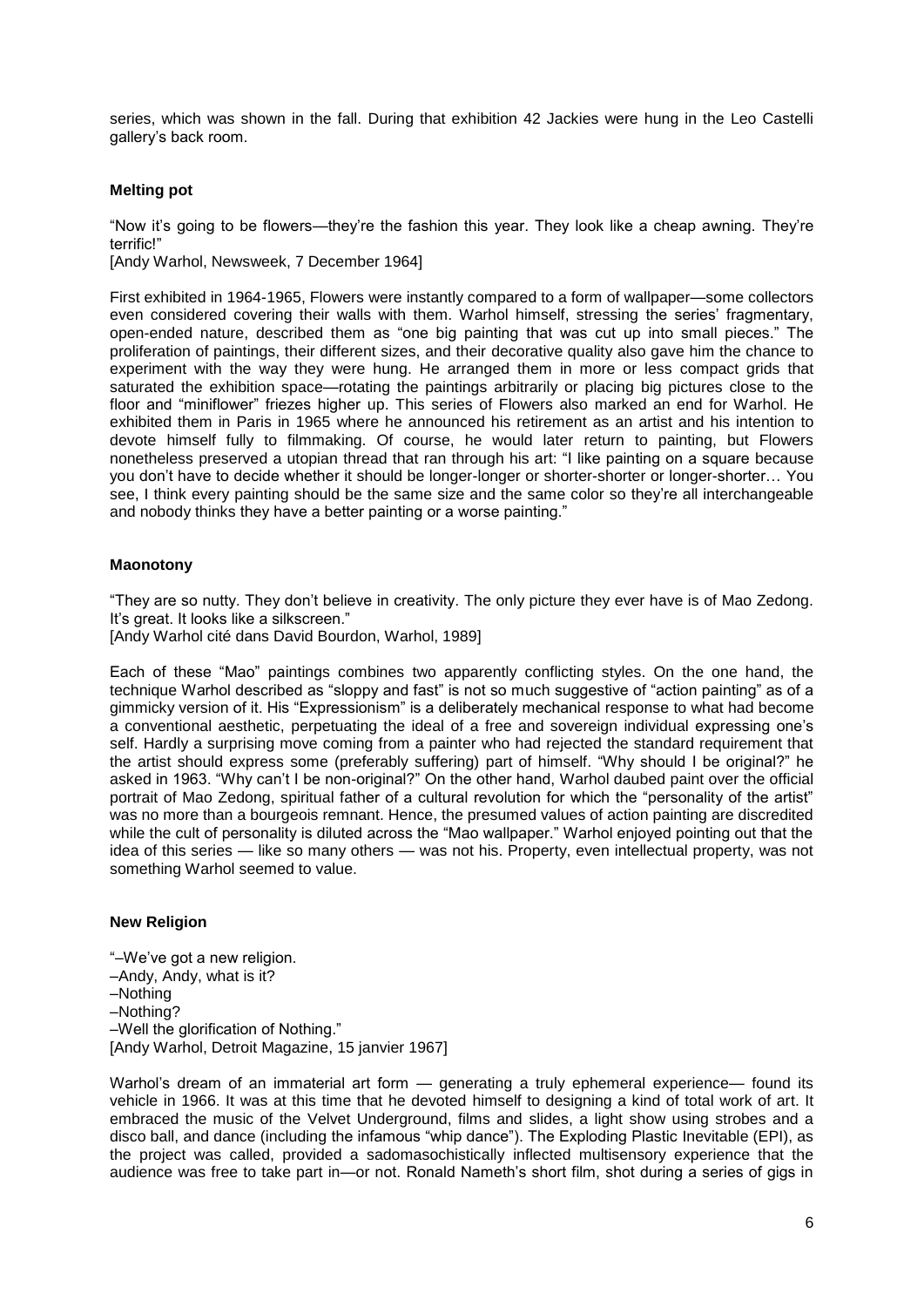Chicago in 1966, was not meant to literally document the EPI but rather to explore experimental film techniques (superimposed layers of film, slow motion, stroboscopic effects) in order to immerse the viewer into the show's hallucinogenic environment. Nameth's eagerness to saturate the senses and envelop the viewers echoed the EPI's intensity, which—as worried critics warned their readers manipulated audiences and reduced them to simple cogs in a machine. Delighted with all the negative feedback they received, Warhol and the Velvet Underground reproduced some of these on the sleeve of their debut LP.

### **Eyewash**

"I thought I was really really finished, so to mark the end of my art career I made silver pillows that you could just fill up like balloons and let fly away . . . But then the Silver Space Pillows didn't float away and my career didn't float away, either."

The Philosophy of Andy Warhol (From A to B and Back Again), 1975

The silver coating on the walls of Warhol's Factory in the 1960s was characteristic of an urban, industrial psychedelic art light years away from the spirit of the nascent West Coast hippie communes. Additionally, Warhol appreciated the shimmering effect of the silver to dissolve the materiality of their environment and "make everything disappear." His Silver Clouds were in line with sixties architectural utopias, opposing gravity, weightiness and permanence in favor of the modular and the disposable. Ideally hovering in midspace, the clouds mark a threshold: barely tangible, they were intended—before disappearing—to celebrate the end of art as object. The room off the gallery where they were shown in 1966 contained nothing but cow wallpaper; bovine gazes reminding viewers of their required unquestioning passivity. The inflatables and the wallpaper are among a number of Warhol items that are still available on request.

### **Space-time**

"When I look at things, I always see the space they occupy. I always want the space to reappear, to make a comeback, because it's lost space when there's something in it." The Philosophy of Andy Warhol (From A to B and Back Again), 1975

Dating from 1978, Shadows was the outcome of a commission from art patrons Heiner Friedrich and Philippa de Menil. Warhol actually exceeded the initial request for a set of 100 paintings and made 108, of which 102 now form the ensemble at the Dia Art Foundation. The piece presents itself as a single painting in 102 parts, which one's gaze cannot grasp all at once. Much like Empire in this regard, Shadows is a gigantic fragment without beginning or end. It may be examined bit-by-bit or browsed absent-mindedly, yet the sheer number of pictures prevents any synthesis. Like other Warhol ensembles, this one calls for an unconventional display: the pictures are hung edge to edge and stretch out in space like a reel of film. Shadows, therefore, is to be grasped both in time and space. Its enigmatic image has led some commentators to wonder about the meaning of "abstraction" in Warhol's work and others to ponder the referent of the motif: An erect penis? A flame? The artist himself seems to have been rather oblivious to such concerns. When asked if he thought Shadows was art, he just answered in the negative before adding: "You see, the opening party had disco. I guess that makes them disco décor."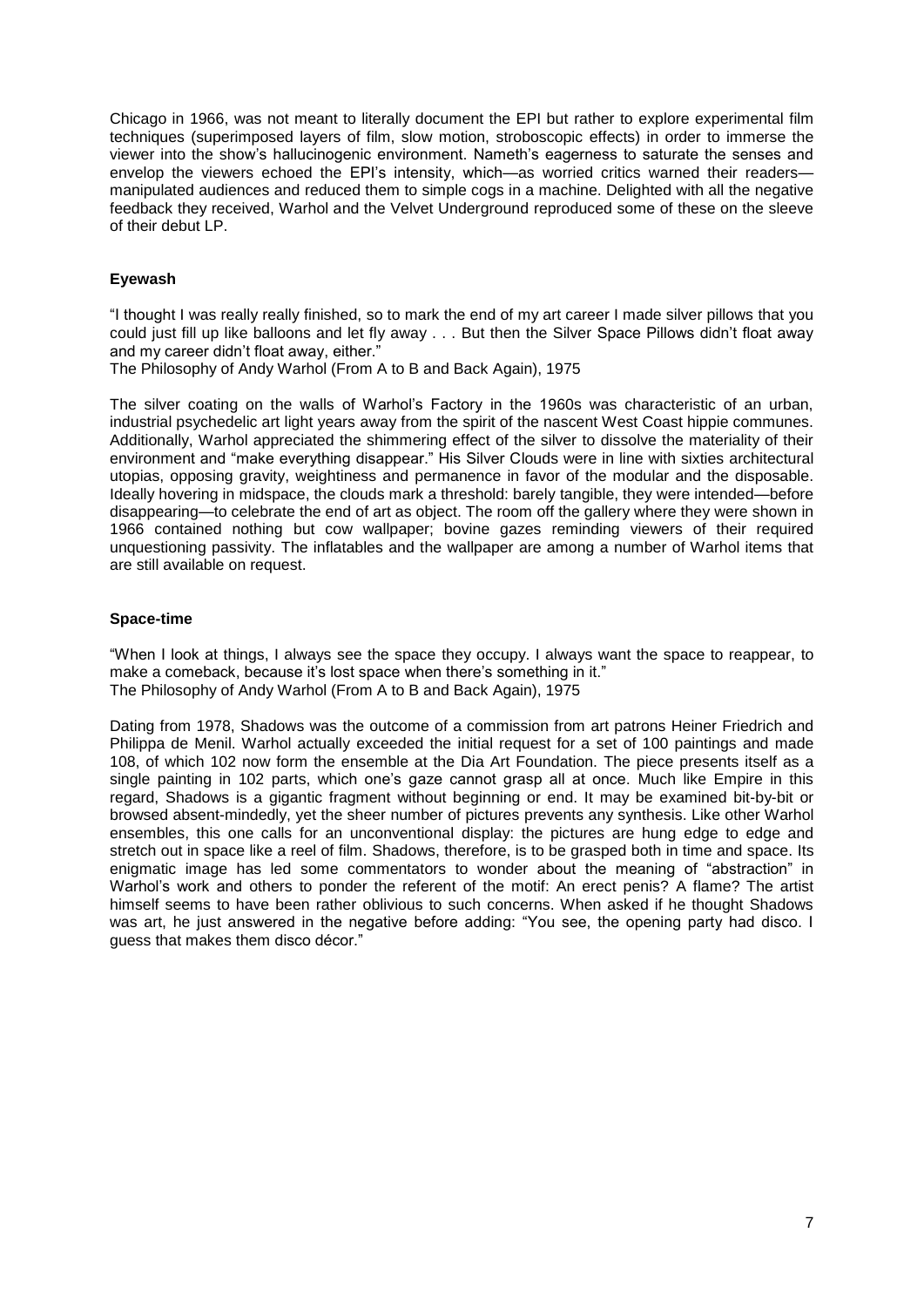# **Sponsors and partners of the exhibition**

**With the support of:**





**BAIN & COMPANY @** Freshfields Bruckhaus Deringer



**With the participation of Groupe Bel**